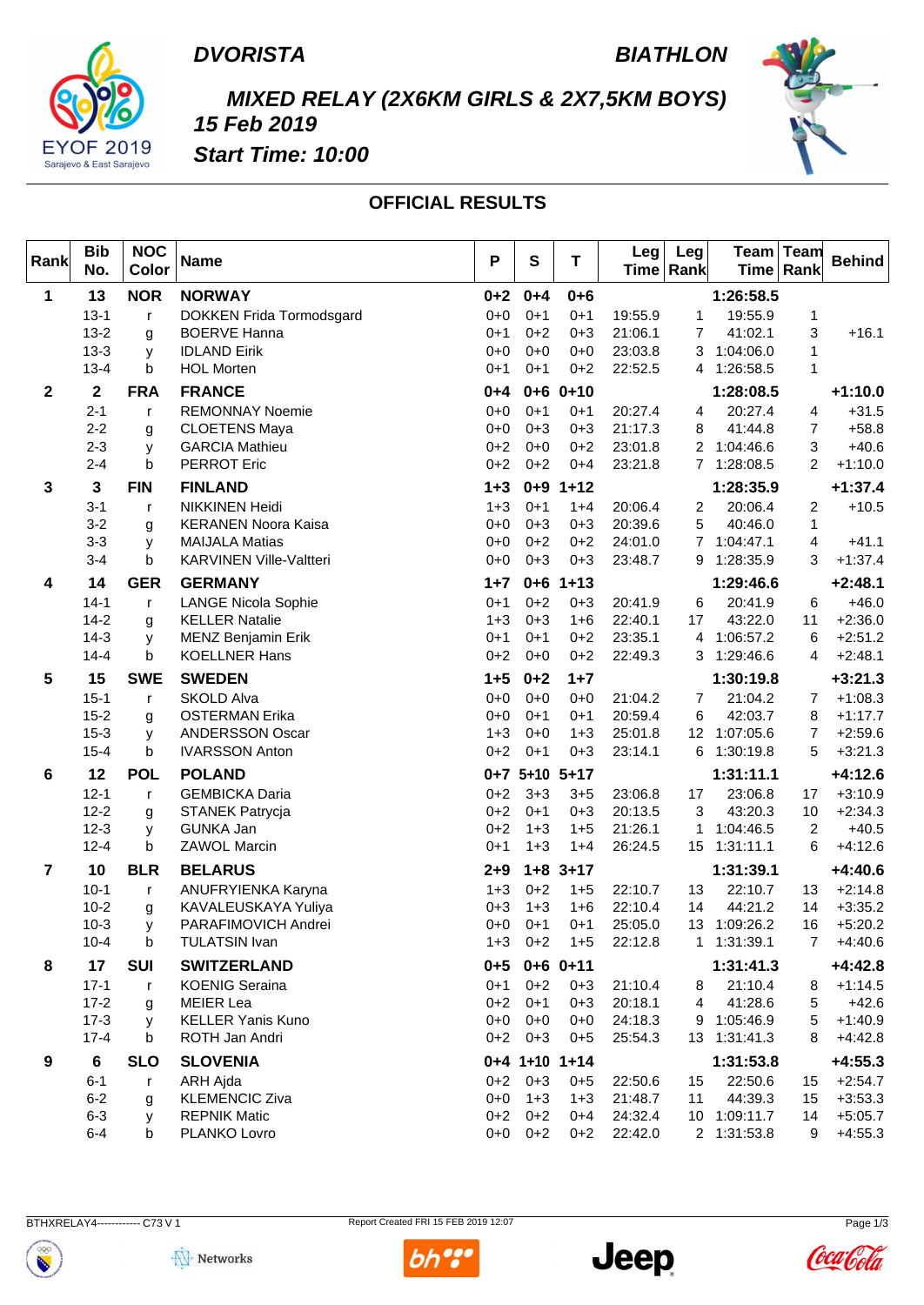

### **BIATHLON**



# MIXED RELAY (2X6KM GIRLS & 2X7,5KM BOYS) 15 Feb 2019



**Start Time: 10:00** 

### **OFFICIAL RESULTS**

| Rank | <b>Bib</b><br>No.       | <b>NOC</b><br>Color | <b>Name</b>                                           | P                  | ${\bf S}$          | T                  | Leg                | Leg<br>Time Rank |                         | Team Team<br>Time Rank | <b>Behind</b>            |
|------|-------------------------|---------------------|-------------------------------------------------------|--------------------|--------------------|--------------------|--------------------|------------------|-------------------------|------------------------|--------------------------|
| 10   | $\overline{\mathbf{4}}$ | <b>CZE</b>          | <b>CZECH REPUBLIC</b>                                 | $2 + 8$            |                    | $2+7$ 4+15         |                    |                  | 1:32:04.6               |                        | $+5:06.1$                |
|      | $4 - 1$                 | r                   | <b>BABANKOVA Bara</b>                                 | $0 + 2$            | $2 + 3$            | $2 + 5$            | 22:01.1            | 12               | 22:01.1                 | 12                     | $+2:05.2$                |
|      | $4 - 2$                 | g                   | <b>TREJBALOVA Renata</b>                              | $0 + 1$            | $0 + 1$            | $0 + 2$            | 21:59.8            | 12               | 44:00.9                 | 12                     | $+3:14.9$                |
|      | $4 - 3$                 | У                   | <b>ABRAHAM Ludek</b>                                  | $0 + 2$            | $0 + 1$            | $0 + 3$            | 23:39.1            | 6                | 1:07:40.0               | 9                      | $+3:34.0$                |
|      | $4 - 4$                 | b                   | KABRDA Josef                                          | $2 + 3$            | $0 + 2$            | $2 + 5$            | 24:24.5            | 11               | 1:32:04.6               | 10                     | $+5:06.1$                |
| 11   | 1                       | <b>RUS</b>          | <b>RUSSIA</b>                                         | $3 + 4$            |                    | $1+8$ 4+12         |                    |                  | 1:32:21.9               |                        | $+5:23.4$                |
|      | $1 - 1$                 | r                   | <b>TSYPLUKHINA Sofia</b>                              | $0 + 0$            | $1 + 3$            | $1 + 3$            | 21:29.7            | 10               | 21:29.7                 | 10                     | $+1:33.8$                |
|      | $1 - 2$                 | g                   | ZENOVA Anastasiia                                     | $0 + 0$            | $0 + 1$            | $0 + 1$            | 21:34.7            | 10               | 43:04.4                 | 9                      | $+2:18.4$                |
|      | $1 - 3$<br>$1 - 4$      | У                   | <b>ILINYKH Stanislav</b><br><b>ANISIMOV Ilia</b>      | $3 + 3$            | $0 + 1$<br>$0 + 3$ | $3 + 4$            | 25:48.2            | 14               | 1:08:52.6               | 11<br>11               | $+4:46.6$                |
|      |                         | b                   |                                                       | $0 + 1$            |                    | $0 + 4$            | 23:29.2            | 8                | 1:32:21.9               |                        | $+5:23.4$                |
| 12   | 5                       | <b>UKR</b>          | <b>UKRAINE</b>                                        | $0 + 6$            |                    | $1+6$ 1+12         |                    |                  | 1:32:25.4               |                        | $+5:26.9$                |
|      | $5 - 1$                 | $\mathsf{r}$        | <b>HORODNA Yuliia</b>                                 | $0 + 3$            | $0 + 2$            | $0 + 5$            | 21:41.9            | 11               | 21:41.9                 | 11                     | $+1:46.0$                |
|      | $5 - 2$<br>$5 - 3$      | g                   | <b>VELIHORSKA Alina</b><br>ZAROVNYI Maskym            | $0 + 1$<br>$0 + 2$ | $0 + 1$<br>$1 + 3$ | $0 + 2$<br>$1 + 5$ | 22:36.1<br>24:54.6 | 16<br>11         | 44:18.0<br>1:09:12.6    | 13<br>15               | $+3:32.0$<br>$+5:06.6$   |
|      | $5 - 4$                 | У<br>b              | KINASH Stepan                                         | $0 + 0$            | $0 + 0$            | $0 + 0$            | 23:12.7            | 5                | 1:32:25.4               | 12                     | $+5:26.9$                |
| 13   | 19                      | <b>ITA</b>          | <b>ITALY</b>                                          | $4 + 8$            |                    | $0+7$ 4+15         |                    |                  | 1:32:33.6               |                        | $+5:35.1$                |
|      | $19-1$                  | r                   | <b>AUCHENTALLER Hannah</b>                            | $0 + 0$            | $0 + 2$            | $0 + 2$            | 20:15.2            | 3                | 20:15.2                 | 3                      | $+19.3$                  |
|      | $19-2$                  | g                   | PASSLER Rebecca                                       | $1 + 3$            | $0 + 2$            | $1 + 5$            | 21:19.3            | 9                | 41:34.6                 | 6                      | $+48.6$                  |
|      | $19-3$                  | У                   | PETITJACQUES Francesco                                | $3 + 3$            | $0 + 1$            | $3 + 4$            | 26:56.6            | 17               | 1:08:31.2               | 10                     | $+4:25.2$                |
|      | $19 - 4$                | b                   | <b>CANAVESE Stefano</b>                               | $0 + 2$            | $0 + 2$            | $0 + 4$            | 24:02.3            | 10               | 1:32:33.6               | 13                     | $+5:35.1$                |
| 14   | $\overline{7}$          | <b>EST</b>          | <b>ESTONIA</b>                                        |                    |                    | $0+3$ 3+10 3+13    |                    |                  | 1:34:13.1               |                        | $+7:14.6$                |
|      | $7 - 1$                 | $\mathsf{r}$        | <b>LIIV Lisbeth</b>                                   | $0 + 1$            | $2 + 3$            | $2+4$              | 23:05.5            | 16               | 23:05.5                 | 16                     | $+3:09.6$                |
|      | $7 - 2$                 | g                   | <b>OJAVEE Kerstin</b>                                 | $0 + 0$            | $0 + 3$            | $0 + 3$            | 22:09.6            | 13               | 45:15.1                 | 16                     | $+4:29.1$                |
|      | $7 - 3$                 | у                   | PERV Joosep                                           | $0 + 1$            | $0 + 1$            | $0 + 2$            | 24:12.1            | 8                | 1:09:27.3               | 17                     | $+5:21.3$                |
|      | $7 - 4$                 | b                   | <b>PALM Tuudor</b>                                    | $0 + 1$            | $1 + 3$            | $1 + 4$            | 24:45.7            |                  | 12 1:34:13.1            | 14                     | $+7:14.6$                |
| 15   | 18                      | <b>LAT</b>          | <b>LATVIA</b>                                         | $3 + 10$           |                    | $0+4$ 3+14         |                    |                  | 1:35:03.1               |                        | $+8:04.6$                |
|      | $18-1$                  | $\mathsf{r}$        | <b>BULINA Sandra</b>                                  | $1 + 3$            | $0 + 1$            | $1 + 4$            | 22:15.0            | 14               | 22:15.0                 | 14                     | $+2:19.1$                |
|      | $18-2$<br>$18-3$        | g<br>у              | <b>BULINA Sanita</b><br><b>BIRKENTALS Renars</b>      | $2 + 3$<br>$0 + 2$ | $0 + 2$<br>$0 + 1$ | $2 + 5$<br>$0 + 3$ | 23:05.8<br>23:38.7 | 18<br>5          | 45:20.8<br>1:08:59.6    | 17<br>12               | $+4:34.8$<br>$+4:53.6$   |
|      | $18 - 4$                | b                   | <b>MATJUHINS Kirils</b>                               | $0 + 2$            | $0 + 0$            | $0 + 2$            | 26:03.4            |                  | 14 1:35:03.1            | 15                     | $+8:04.6$                |
| 16   | 16                      | <b>AUT</b>          | <b>AUSTRIA</b>                                        | $5 + 9$            |                    | $4+6$ 9+15         |                    |                  | 1:35:22.3               |                        | $+8:23.8$                |
|      | $16-1$                  | $\mathsf{r}$        | MELLITZER Victoria Anna                               | $0 + 0$            | $0 + 0$            | $0 + 0$            | 20:40.5            | 5                | 20:40.5                 | 5                      | $+44.6$                  |
|      | $16 - 2$                | g                   | <b>GANDLER Anna</b>                                   | $0 + 3$            | $0 + 0$            | $0 + 3$            | 20:06.3            | 2                | 40:46.8                 | 2                      | $+0.8$                   |
|      | $16 - 3$                | У                   | <b>BACHER Jonas</b>                                   | $0 + 3$            | $3 + 3$            | $3 + 6$            | 26:26.3            | 15 <sub>1</sub>  | 1:07:13.2               | 8                      | $+3:07.2$                |
|      | $16 - 4$                | b                   | <b>WEISSBACHER Lukas Michael</b>                      | $5 + 3$            | $1 + 3$            | $6 + 6$            | 28:09.0            |                  | 19 1:35:22.3            | 16                     | $+8:23.8$                |
| 17   | 8                       | <b>SVK</b>          | <b>SLOVAKIA</b>                                       | $2 + 9$            |                    | $3+9$ 5+18         |                    |                  | 1:35:31.2               |                        | $+8:32.7$                |
|      | $8 - 1$                 | $\mathsf{r}$        | KAPUSTOVA Ema                                         | $0 + 3$            | $0+0$              | $0 + 3$            | 21:14.9            | 9                | 21:14.9                 | 9                      | $+1:19.0$                |
|      | $8 - 2$                 | g                   | HORNIAKOVA Barbora                                    | $0+0$              | $0 + 3$            | $0 + 3$            | 20:00.5            | 1                | 41:15.4                 | 4                      | $+29.4$                  |
|      | $8 - 3$                 | У                   | <b>GREGOR Matej</b>                                   | $2 + 3$            | $1 + 3$            | $3 + 6$            | 27:44.3            | 18               | 1:08:59.8               | 13                     | $+4:53.8$                |
|      | $8 - 4$                 | b                   | <b>CESNEK Damian</b>                                  | $0 + 3$            | $2 + 3$            | $2 + 6$            | 26:31.3            |                  | 16 1:35:31.2            | 17                     | $+8:32.7$                |
| 18   | $\boldsymbol{9}$        | <b>ROU</b>          | <b>ROMANIA</b>                                        |                    |                    | 11+11 3+11 14+22   |                    |                  | 1:42:56.0               |                        | +15:57.5                 |
|      | $9 - 1$                 | r                   | MEZDREA Andreea                                       | $5 + 3$            | $1 + 3$            | $6 + 6$            | 24:42.8            | 19               | 24:42.8                 | 19                     | $+4:46.9$                |
|      | $9-2$<br>$9 - 3$        | g                   | <b>ANDRAS Vivien-Bernadett</b><br><b>KOVACS Tamas</b> | $0 + 2$<br>$2 + 3$ | $0 + 2$<br>$2 + 3$ | $0 + 4$<br>$4 + 6$ | 22:27.8<br>28:01.3 | 15               | 47:10.6<br>19 1:15:12.0 | 18                     | $+6:24.6$<br>18 +11:06.0 |
|      | $9 - 4$                 | У<br>b              | <b>FOLEA Marian-Gabriel</b>                           | $4 + 3$            | $0 + 3$            | $4 + 6$            | 27:43.9            |                  | 17 1:42:56.0            |                        | 18 +15:57.5              |
|      |                         |                     |                                                       |                    |                    |                    |                    |                  |                         |                        |                          |

Report Created FRI 15 FEB 2019 12:07









Page  $2/3$